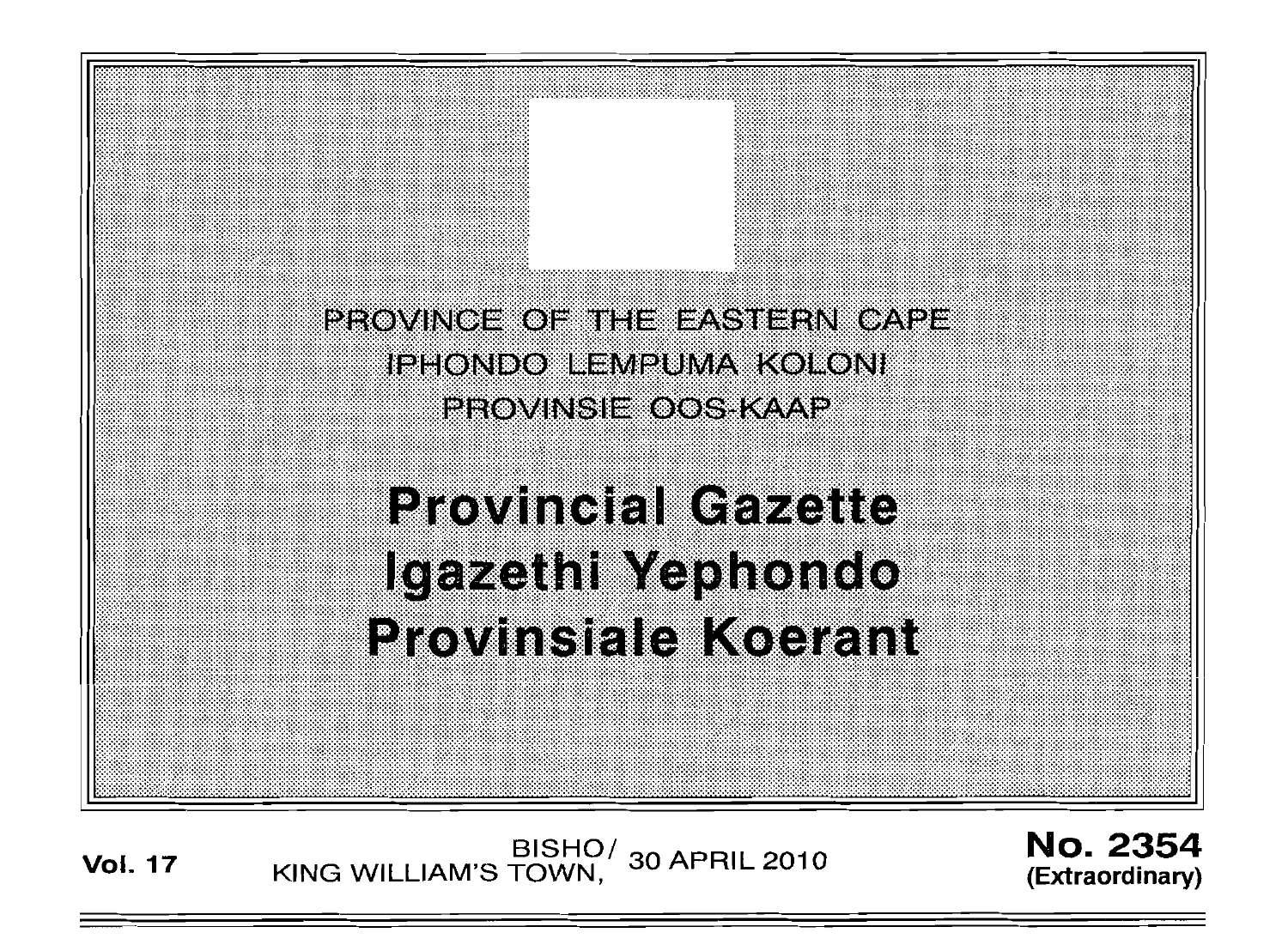No.

#### IMPORTANT NOTICE

The Government Printing Works will not be held responsible for faxed documents not received due to errors on the fax machine or faxes received which are unclear or incomplete. Please be advised that an "OK" slip, received from a fax machine, will not be accepted as proof that documents were received by the GPW for printing. If documents are faxed to the GPW it will be the sender's responsibility to phone and confirm that the documents were received in good order.

Furthermore the Government Printing Works will also not be held responsible for cancellations and amendments which have not been done on original documents received from clients.

| <b>CONTENTS • INHOUD</b> |  |
|--------------------------|--|
|--------------------------|--|

*Page Gazette* No. No.

#### GENERAL NOTICES

| 149 Local Government: Municipal Structures Act (117/1998): By-election for EC 124 Amahlathi Municipality |      |
|----------------------------------------------------------------------------------------------------------|------|
|                                                                                                          | 2354 |
|                                                                                                          | 2354 |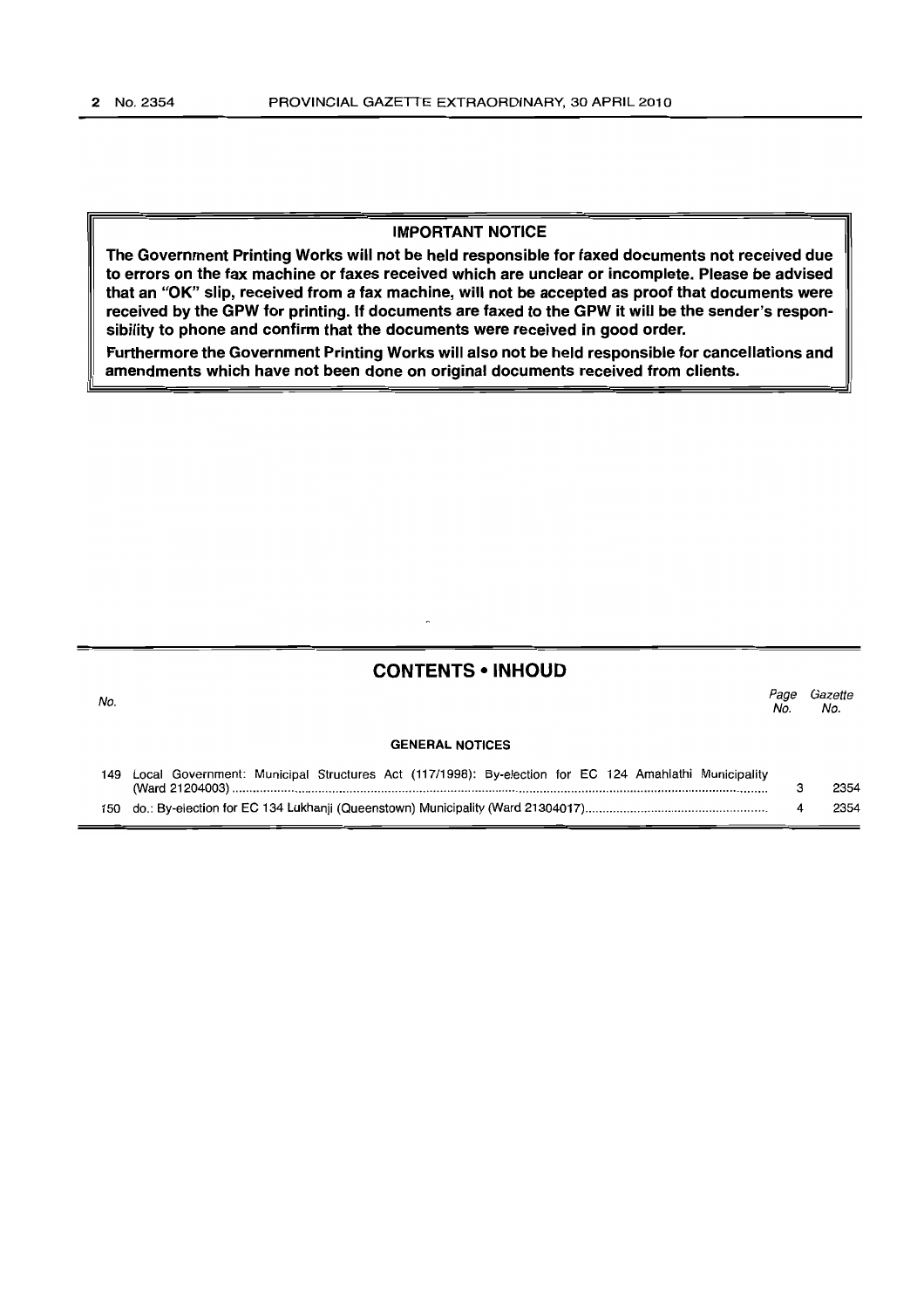# GENERAL NOTICES

No. 149

### Province of the Eastern Cape

Department of Local Government and Traditional Affairs Provincial Notice in Terms of Section 25 of the Local Government: Municipal Structures Act. 1998, as Amended (Act No. 117 Of 1998)

#### BY-ELECTION FOR EC 124 AMAHLATHI] MUNICIPALITY (WARD 21204003)

I. Sicelo Gqobana, Member of the Executive Council of the province of the Eastern Cape responsible for Local Government, acting in terms of Section 25(4) of the Local Government: Municipal Structures Act, 1998, as Amended (Act No. 117 Of 1998), after consultation with the Electoral Commission, hereby call for ward by-election of EC 124 Amahlathi [Stutferheim] Municipality and set 26·May 2010 as the date for such by-election.

S. Gqobana Member of the Executive Council respons[ble for Local Government (Province of the Eastern Cape).